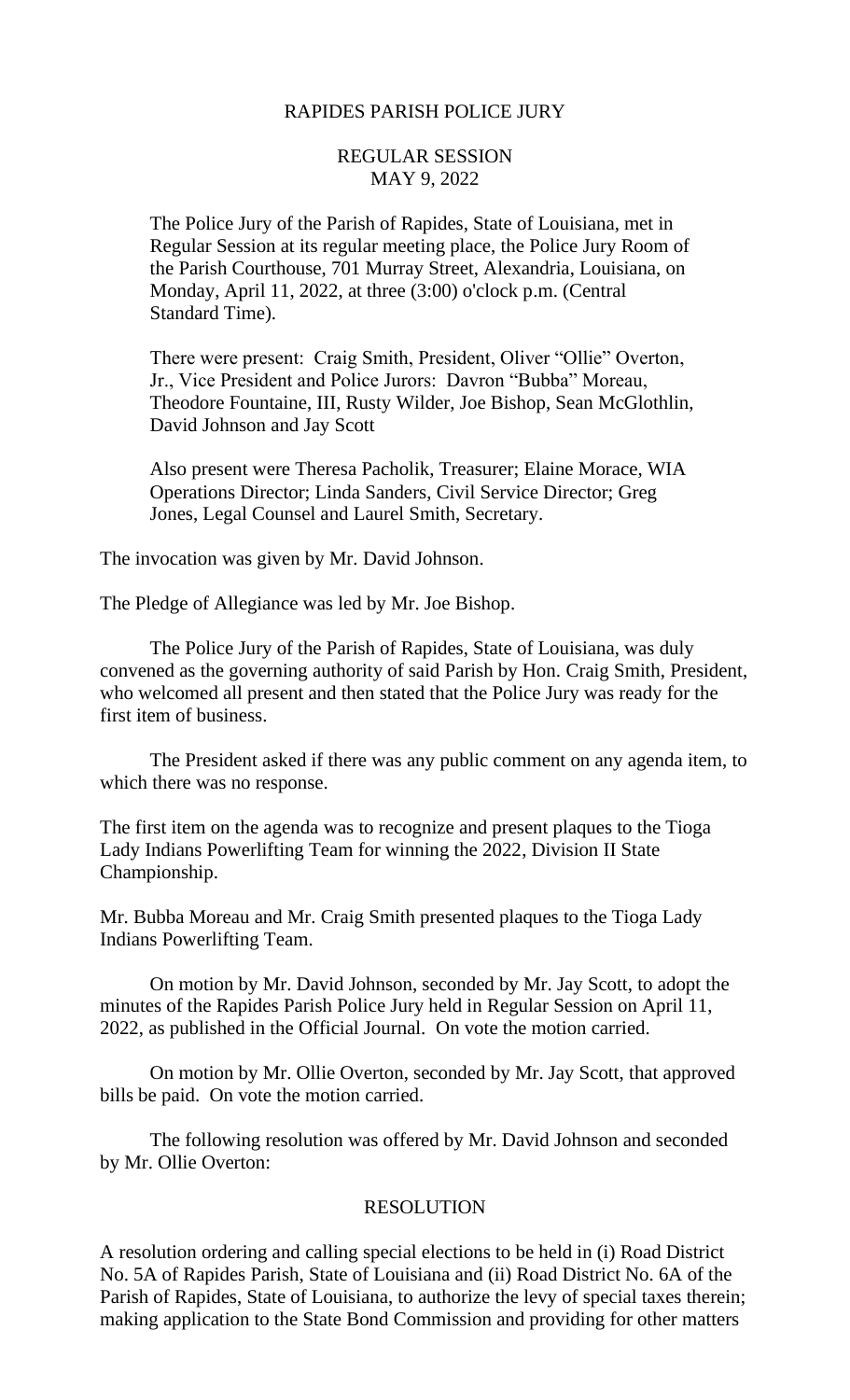in connection therewith.

BE IT RESOLVED by the Police Jury of the Parish of Rapides, State of Louisiana (the "Governing Authority"), acting as the governing authority of (i) Road District No. 5A of Rapides Parish, State of Louisiana and (ii) Road District No. 6A of the Parish of Rapides, State of Louisiana (the "Districts"), that:

SECTION 1. Election Call. Subject to the approval of the State Bond Commission and under the authority conferred by the Constitution of the State of Louisiana of 1974, including Article VI, Section 32, the applicable provisions of the Louisiana Election Code, and other constitutional and statutory authority, special elections are hereby called and ordered to be held in the Districts on TUESDAY, NOVEMBER 8, 2022, between the hours of six o'clock (6:00) a.m. and eight o'clock (8:00) p.m., in accordance with the provisions of La. R.S. 18:541, and at the said elections there shall be submitted to all registered voters qualified and entitled to vote at the said elections under the Constitution and laws of this State and the Constitution of the United States, the following propositions, to-wit:

## ROAD DISTRICT NO. 5A PROPOSITION (MILLAGE)

Shall Road District No. 5A of Rapides Parish, State of Louisiana (the "District"), levy and collect a special ad valorem tax of forty (40) mills on all the property subject to taxation in said District (an estimated \$531,000 reasonably expected at this time to be collected from the levy of the tax for an entire year), for a period of ten (10) years, beginning with the year 2023 and ending with the year 2032, for the purpose of constructing, maintaining, and keeping in repair the public roads, highway, and bridges and constructing and maintaining drainage of roads within said District?

# ROAD DISTRICT NO. 6A (WARD 6) (MILLAGE CONTINUATION)

Shall Road District No. 6A of the Parish of Rapides, State of Louisiana (the "District"), continue to levy and collect a special ad valorem tax of thirty and sixteen hundredths (30.16) mills on all the property subject to taxation in said District (an estimated \$123,000 reasonably expected at this time to be collected from the levy of the tax for an entire year), for a period of ten (10) years, beginning with the year 2023 and ending with the year 2032, for the purpose of construction and maintenance of road right-of-way fencing, and construction, maintenance and drainage of roads within said District, said millage to represent a nine and eighty hundredths mills (9.80) increase over the 20.36 mills tax authorized to be levied through the year 2022 pursuant to an election held on April 2, 2011?

SECTION 2. Publication of Notice of Elections. A Notice of Special Elections shall be published in the official journal of the Districts once a week for four consecutive weeks, with the first publication to be made not less than fortyfive (45) days nor more than ninety (90) days prior to the date of the elections, which Notice shall be substantially in the form attached hereto as "Exhibit A" and incorporated herein by reference the same as if it were set forth herein in full.

Notwithstanding the foregoing, prior to the publication of the Notice of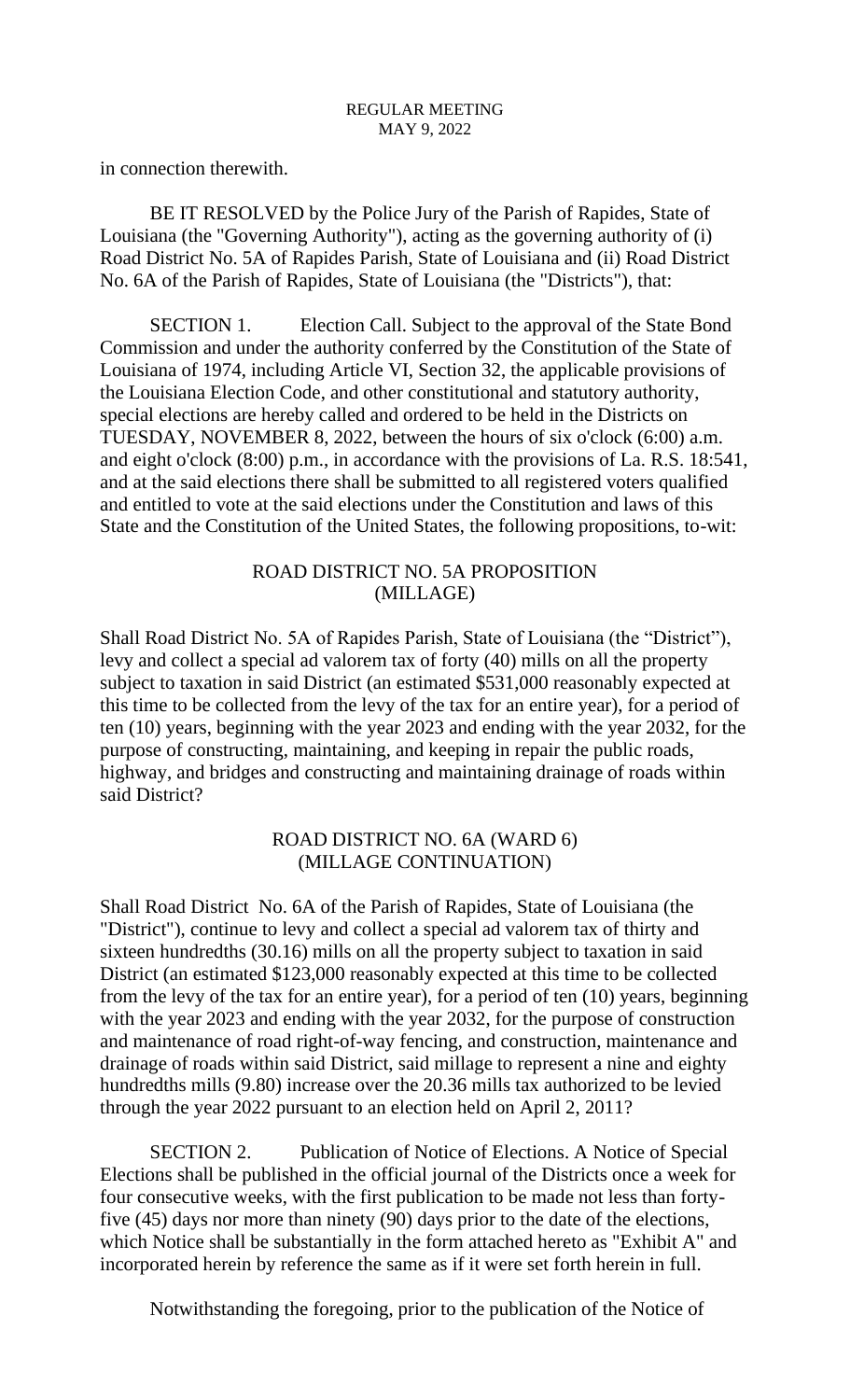Elections, the President is authorized and directed to make any amendments to the foregoing propositions that may be required to comply with any state or federal regulatory agencies.

SECTION 3. Canvass. This Governing Authority shall meet at its regular meeting place, the Police Jury Room of the Rapides Parish Courthouse, 2nd Floor, 701 Murray Street, Alexandria, Louisiana on MONDAY, DECEMBER 12, 2022, at THREE O'CLOCK (3:00) P.M., and shall then and there in open and public session proceed to examine and canvass the returns and declare the result of the said special elections.

SECTION 4. Polling Places. The polling places for the precincts set forth in the aforesaid Notice of Special Elections are hereby designated as the polling places at which to hold the said elections, and the Commissioners-in-Charge and Commissioners, respectively, will be the same persons as those designated in accordance with law.

SECTION 5. Election Commissioners; Voting Machines. The officers designated to serve as Commissioners-in-Charge and Commissioners pursuant to Section 4 hereof, or such substitutes therefor as may be selected and designated in accordance with La. R.S. 18:1287, shall hold the said special elections as herein provided, and shall make due returns of said elections for the meeting of the Governing Authority to be held as provided in Section 3 hereof. All registered voters in the Districts will be entitled to vote at the special elections, and voting machines shall be used.

SECTION 6. Authorization of Officers. The Secretary of the Governing Authority is hereby empowered, authorized and directed to arrange for and to furnish to said election officers in ample time for the holding of said elections, the necessary equipment, forms and other paraphernalia essential to the proper holding of said elections and the President and/or Secretary of the Governing Authority are further authorized, empowered and directed to take any and all further action required by State and/or Federal law to arrange for the elections.

SECTION 7. Furnishing Election Call to Election Officials. Certified copies of this resolution shall be forwarded to the Secretary of State, the Clerk of Court and Ex-Officio Parish Custodian of Voting Machines of Rapides Parish and the Registrar of Voters of Rapides Parish, as notification of the special elections, in order that each may prepare for said elections and perform their respective functions as required by law.

SECTION 8. Application to State Bond Commission. Application is made to the State Bond Commission for consent and authority to hold the special elections as herein provided, and in the event said elections carry for further consent and authority to continue to levy and collect the special taxes provided for therein. A certified copy of this resolution shall be forwarded to the State Bond Commission on behalf of this Governing Authority, together with a letter requesting the prompt consideration and approval of this application.

This resolution having been submitted to a vote, the vote thereon was as follows: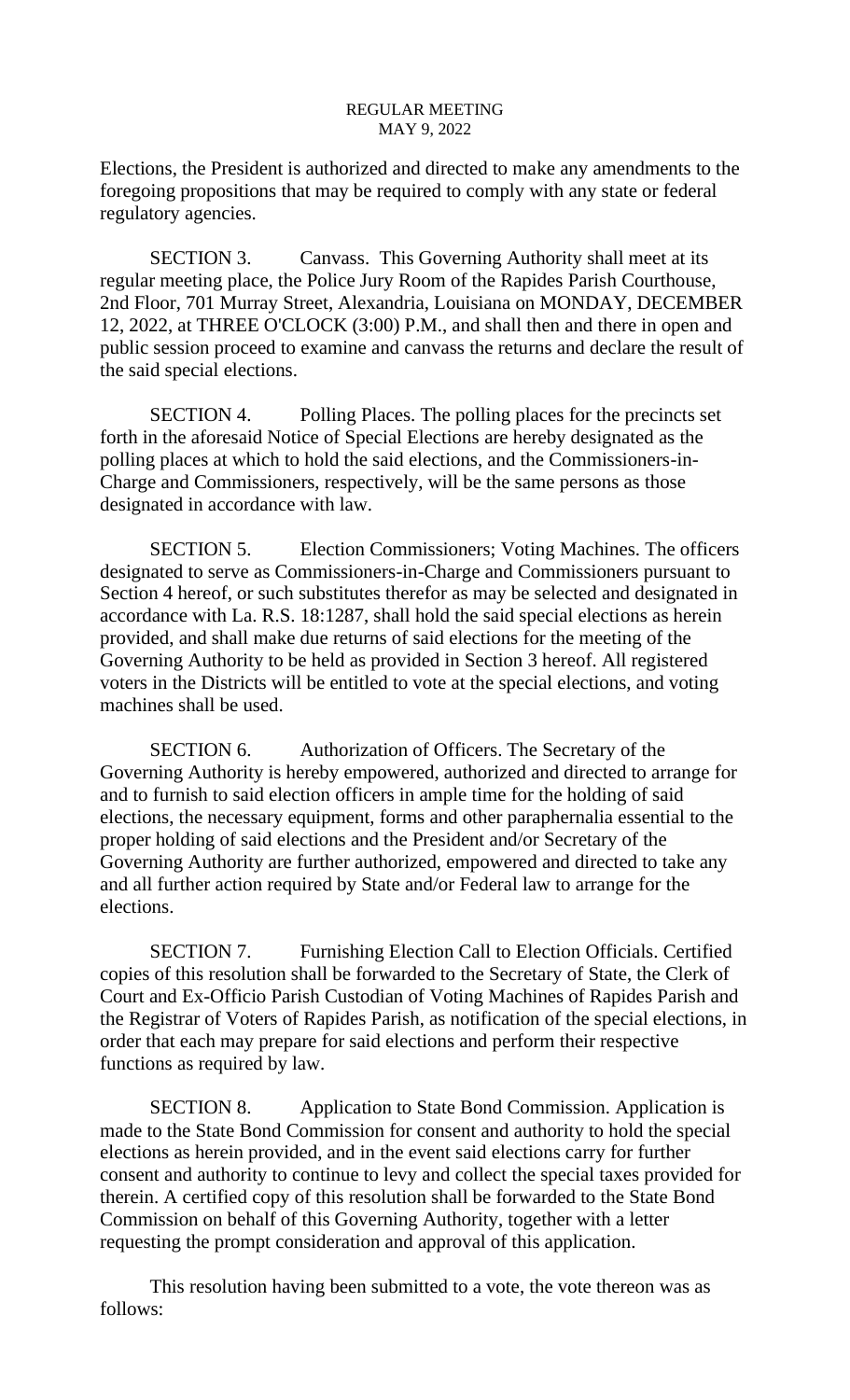YEAS: Rusty Wilder, David Johnson, Sean McGlothlin, Theodore Fountaine, III, Jay Scott, Joe Bishop, Davron "Bubba" Moreau, Oliver "Ollie" Overton, Jr. and Craig Smith

NAYS: none

ABSENT: none

On roll call vote the motion carried 9-0.

And the resolution was declared adopted on this, the 9th day of May, 2022.

| /s/ Laurel Smith | /s/Craig Smith |
|------------------|----------------|
| Secretary        | President      |

#### EXHIBIT "A"

### NOTICE OF SPECIAL ELECTIONS

Pursuant to the provisions of a resolution adopted by the Police Jury of Parish of Rapides, State of Louisiana (the "Governing Authority"), acting as the governing authority of (i) Road District No. 5A of Rapides Parish, State of Louisiana and (ii) Road District No. 6A of the Parish of Rapides, State of Louisiana (the "Districts"), on May 9, 2022, NOTICE IS HEREBY GIVEN that special elections will be held within the Districts on TUESDAY, NOVEMBER 8, 2022, and that at the said elections there will be submitted to all registered voters in the Districts qualified and entitled to vote at the said elections under the Constitution and Laws of the State of Louisiana and the Constitution of the United States, the following propositions, to-wit:

# ROAD DISTRICT NO. 5A PROPOSITION (MILLAGE)

Shall Road District No. 5A of Rapides Parish, State of Louisiana (the "District"), levy and collect a special ad valorem tax of forty (40) mills on all the property subject to taxation in said District (an estimated \$531,000 reasonably expected at this time to be collected from the levy of the tax for an entire year), for a period of ten (10) years, beginning with the year 2023 and ending with the year 2032, for the purpose of constructing, maintaining, and keeping in repair the public roads, highway, and bridges and constructing and maintaining drainage of roads within said District?

## ROAD DISTRICT NO. 6A (WARD 6) (MILLAGE CONTINUATION)

Shall Road District No. 6A of the Parish of Rapides, State of Louisiana (the "District"), continue to levy and collect a special ad valorem tax of thirty and sixteen hundredths (30.16) mills on all the property subject to taxation in said District (an estimated \$123,000 reasonably expected at this time to be collected from the levy of the tax for an entire year), for a period of ten (10) years, beginning with the year 2023 and ending with the year 2032, for the purpose of construction and maintenance of road right-of-way fencing, and construction, maintenance and drainage of roads within said District, said millage to represent a nine and eighty hundredths mills (9.80) increase over the 20.36 mills tax authorized to be levied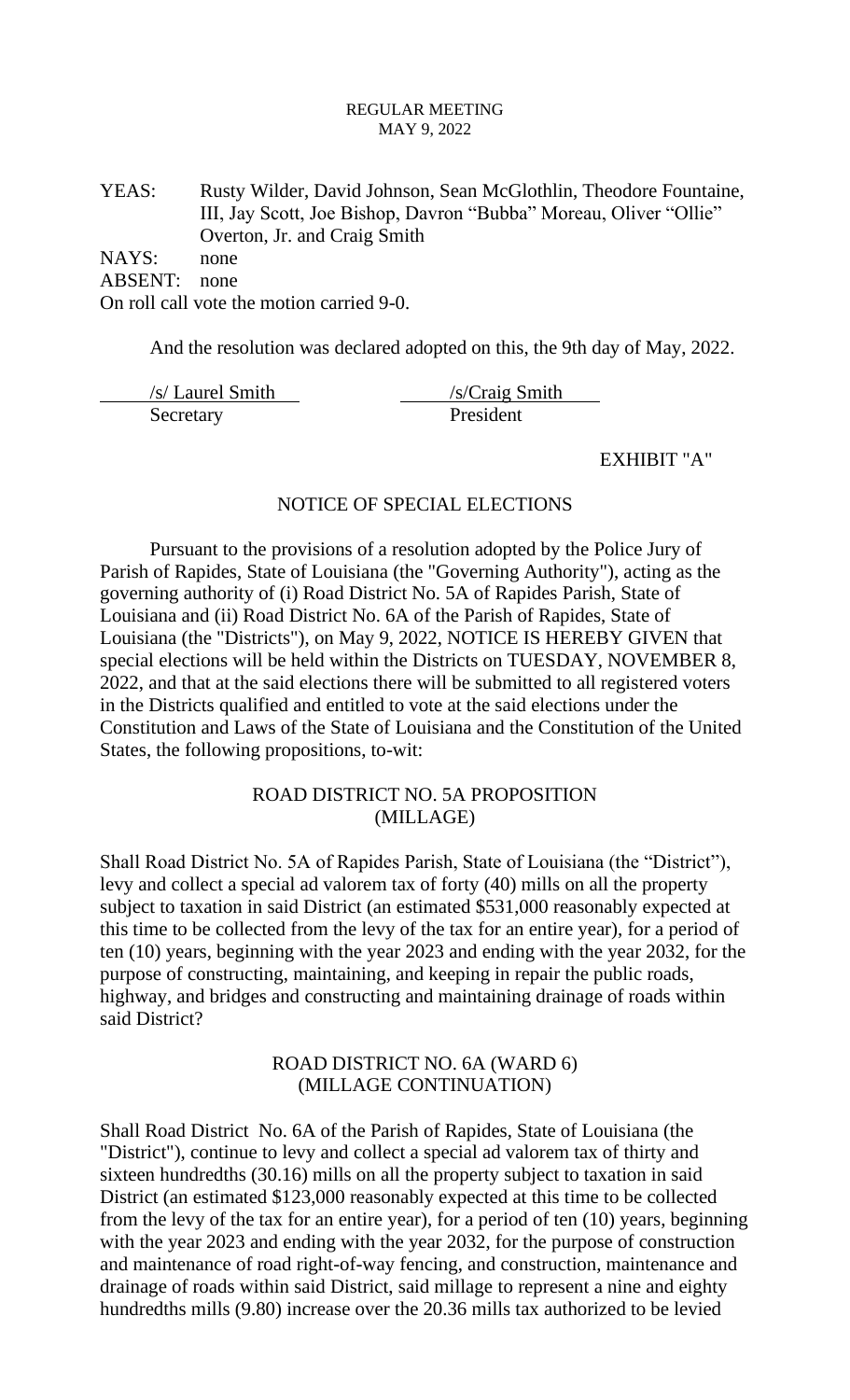through the year 2022 pursuant to an election held on April 2, 2011?

Said special election for Road District No. 5A Proposition will be held at the polling places at the following precincts of the District which polls will open at six o'clock (6:00) a.m. and close at eight o'clock (8:00) p.m., in accordance with the provisions of La. R.S. 18:541, to wit:

> **PRECINCTS** C23(PART) C37A(PART) C37B(PART) S07(PART) S08(PART) S10AK(PART) S10LZ(PART) S11(PART) S27(PART) S28(PART)

Said special election for Road District No. 6A Proposition will be held at the polling places at the following precincts of the District which polls will open at six o'clock (6:00) a.m. and close at eight o'clock (8:00) p.m., in accordance with the provisions of La. R.S. 18:541, to wit:

```
PRECINCTS
S27(PART)
S28(PART)
   S29
```
The polling places for the precincts in the Districts are hereby designated as the polling places at which to hold the said elections, and the Commissioners-in-Charge and Commissioners, respectively, shall be those persons designated according to law.

The estimated cost of the Road District No. 5A election as determined by the Secretary of State based upon the provisions of Chapter 8-A of Title 18 and actual costs of similar elections is to be determined.

The estimated cost of the Road District No. 6A election as determined by the Secretary of State based upon the provisions of Chapter 8-A of Title 18 and actual costs of similar elections is to be determined.

Notice is further given that a portion of the monies collected from the taxes described in the Propositions shall be remitted to certain state and statewide retirement systems in the manner required by law.

The said special elections will be held in accordance with the applicable provisions of Chapter 5 and Chapter 6-A of Title 18 of the Louisiana Revised Statutes of 1950, as amended, and other constitutional and statutory authority, and the officers appointed to hold the said elections, as provided in this Notice of Special Elections, or such substitutes therefor as may be selected and designated in accordance with La. R.S. 18:1287, will make due returns thereof to said Governing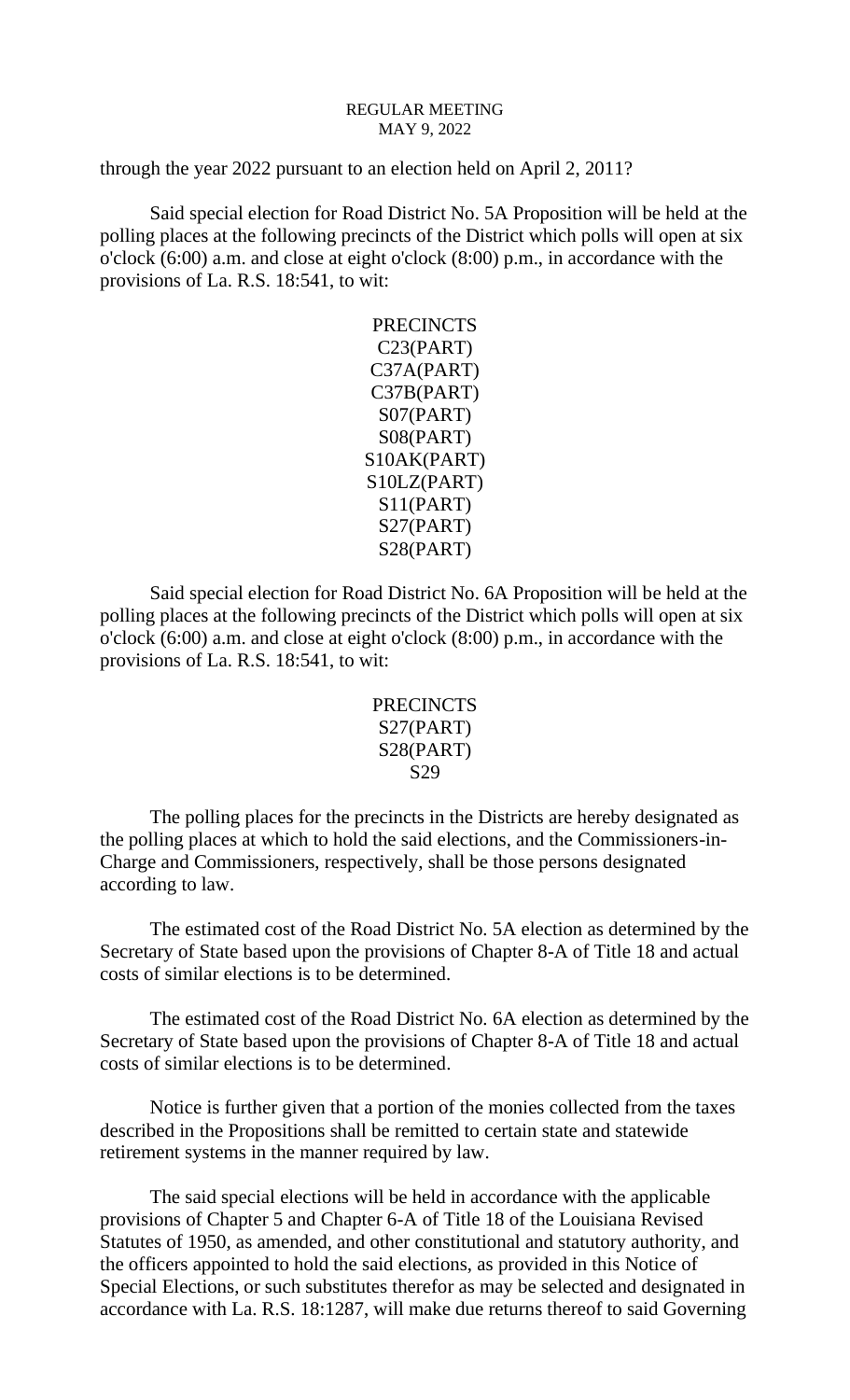Authority, and NOTICE IS HEREBY FURTHER GIVEN that the Governing Authority will meet at its regular meeting place, the Police Jury Room of the Rapides Parish Courthouse, 2nd Floor, 701 Murray Street, Alexandria, Louisiana on MONDAY, DECEMBER 12, 2022, at THREE O'CLOCK (3:00) P.M., and shall then and there in open and public session proceed to examine and canvass the returns and declare the result of the said special elections. All registered voters of the Districts are entitled to vote at said special elections and voting machines will be used.

THUS DONE AND SIGNED at Alexandria, Louisiana, on this, the 9th day of May, 2022

ATTEST: /s/ Craig Smith President

/s/ Laurel Smith Secretary

On motion by Mr. Bubba Moreau, seconded by Mr. Ollie Overton, of Intent to Sale for the following Abandoned/Adjudicated Properties:

| <b>TAX DEBTOR</b>       | <b>DESCRIPTION</b>                                               |
|-------------------------|------------------------------------------------------------------|
| Marvin L. Stewart Jr.   | Lot Eleven (11), Square Eighteen (18)<br><b>SAL Co. Addition</b> |
|                         | Assessment No. 5010054300                                        |
|                         | Parcel ID No. 2400708630025101                                   |
|                         | Bearing the municipal address of:                                |
|                         | 2022 Wise Street, Alexandria, 71301                              |
| Thomas & Murdell Sewell | Lot One-Hundred Eight (108),                                     |
|                         | Dixie Place Subdivision; Fronting                                |
|                         | 50' on Aaron Street x $122.61'$                                  |
|                         | <b>Assessment No. 5011228850</b>                                 |
|                         | Parcel ID No. 2400202530008901                                   |
|                         | Bearing the municipal address of:                                |
|                         | 3911 Aaron Street, Alexandria,                                   |
|                         | 71301                                                            |
| Hill E. Martin et al.   | Lot Twelve $(12)$ and $\frac{1}{2}$ of Lot                       |
|                         | Thirteen (13), Powell Addition                                   |
|                         | <b>Assessment No. 5010510351</b>                                 |
|                         | Parcel ID No. 2403707600001101                                   |
|                         | Bearing the municipal address of:                                |
|                         | 22 Ball Powell Street, Alexandria,                               |
|                         | 71301                                                            |
|                         | (REDEEMED)                                                       |
| Nancy G Foster          | Lot Forty-Three (43), Southern                                   |
|                         | Heights                                                          |
|                         | Assessment No. 4011368806                                        |
|                         | Parcel ID No. 2304508660003901                                   |
|                         | Bearing the municipal address of:                                |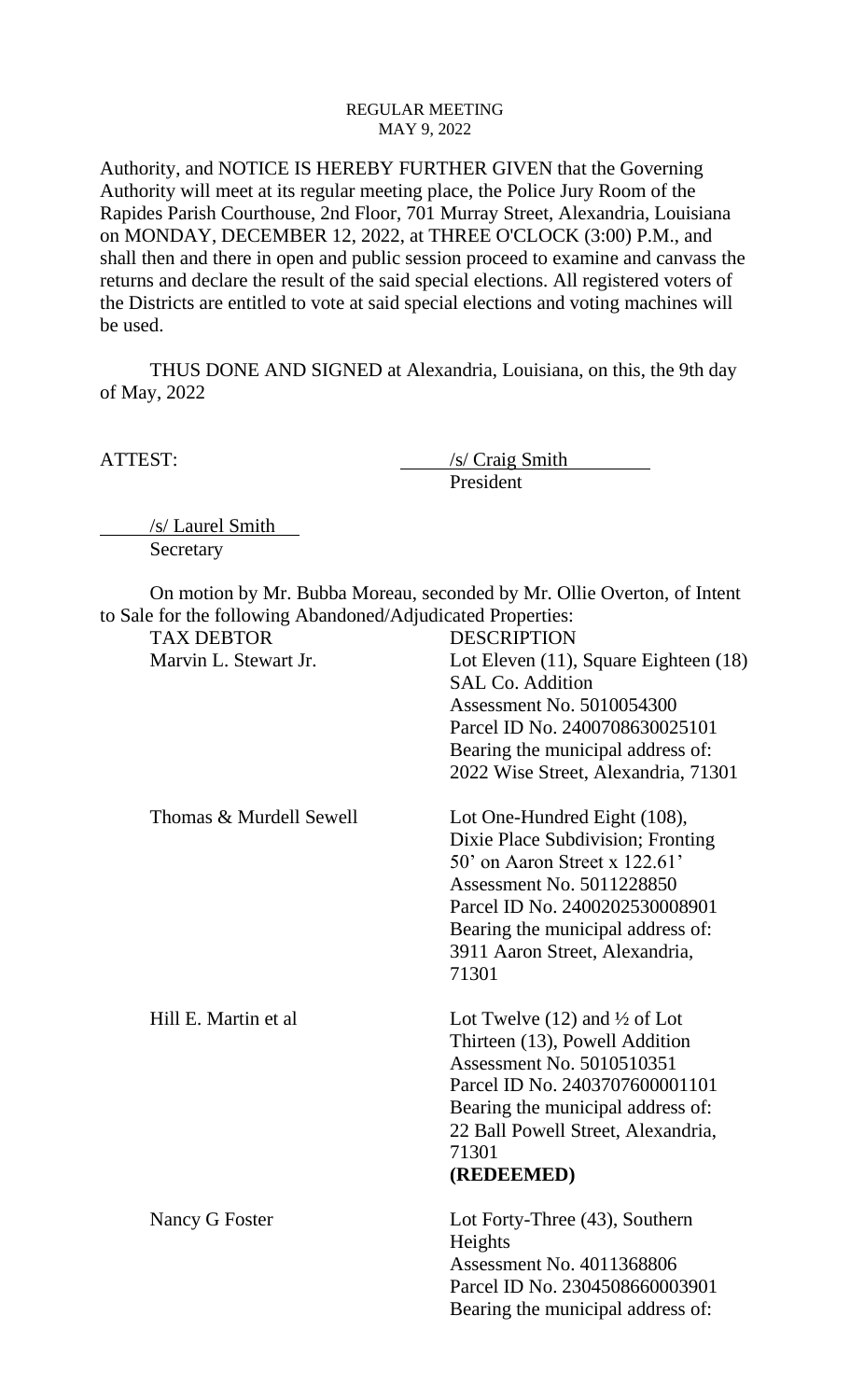| 3927 Carlton Street, Alexandria,<br>71301                                                                                                                                                                   |
|-------------------------------------------------------------------------------------------------------------------------------------------------------------------------------------------------------------|
| Lot One-Hundred One (101), Dixie<br><b>Place Subdivision</b><br>Assessment No. 5010020700<br>Parcel ID No. 2400202530008401<br>Bearing the municipal address of:<br>3813 Aaron Street, Alexandria,<br>71301 |
| Lots 85-89, 91-95, 101-113, 119-131<br><b>Bayou Grosse Park</b><br>Assessment No. 3160002151<br>Parcel ID No. 2901300760003701<br>Bearing no municipal address                                              |
| Lots 28-34, 83-84 Bayou Grosse Park<br>Assessment No. 316002300<br>Parcel ID No. 2901300760001001<br>Bearing no municipal address                                                                           |
| Lot Twenty-Two (22), Square Five<br>(5), Shop Addition Extension<br>Assessment No. 5010030330<br>Parcel No. 24056508430007501<br>Bearing the municipal address of:<br>3811 Baker Street, Alexandria         |
|                                                                                                                                                                                                             |

On vote the motion carried.

On motion by Mr. Joe Bishop, seconded by Mr. Ollie Overton, the following resolution was presented and unanimously adopted:

### RESOLUTION

BE IT RESOLVED, that the following millage(s) are hereby levied on the 2022 tax roll on all property subject to taxation by the Rapides Parish Police Jury:

| General Alimony                                   | 4.04  |
|---------------------------------------------------|-------|
| <b>Exempted Municipalities</b>                    | 2.02  |
| <b>Fire Protection District No. 2</b>             | 15.58 |
| Fire Protection District No. 2 Service Area No. 1 | 16.31 |
| <b>Fire Protection District No. 3</b>             | 22.57 |
| <b>Fire Protection District No. 4</b>             | 15.34 |
| Fire Protection District No. 5                    | 41.66 |
| Fire Protection District No. 6                    | 20.02 |
| Fire Protection District No. 7 Maintenance A      | 26.04 |
| Fire Protection District No. 7 Maintenance B      | 14.26 |
| <b>Fire Protection District No. 8</b>             | 44.28 |
| Fire Protection District No. 9                    | 24.02 |

### MILLAGE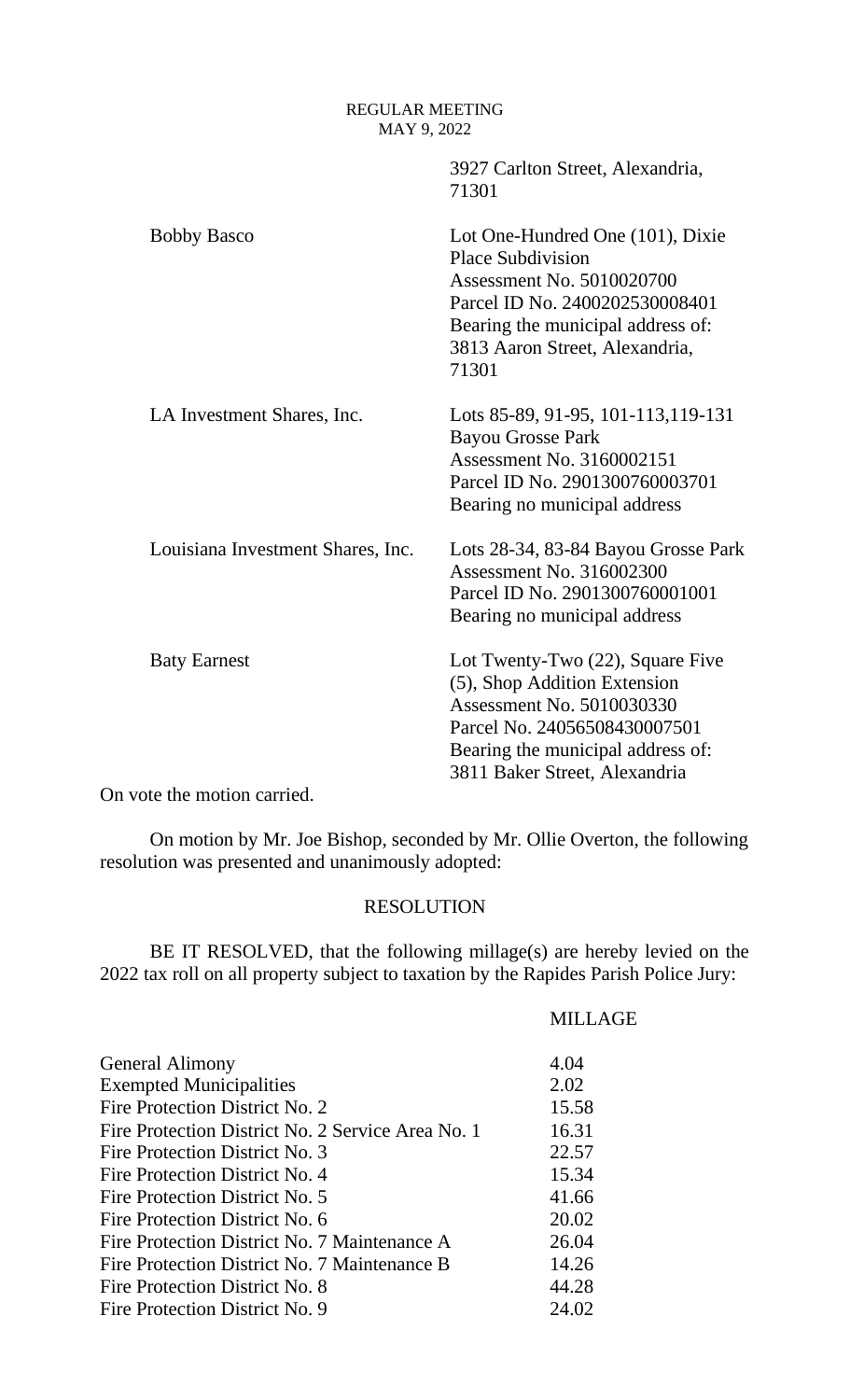| Fire Protection District No. 10 Maintenance A      | 24.40 |
|----------------------------------------------------|-------|
| Fire Protection District No. 10 Maintenance B      | 29.11 |
| Fire Protection District No. 11                    | 37.77 |
| Fire Protection District No. 11 Service Area No. 1 | 53.72 |
| Fire Protection District No. 11 Service Area No. 2 | 53.67 |
| Fire Protection District No. 14                    | 21.93 |
| Fire Protection District No. 15                    | 25.00 |
| Fire Protection District No. 16                    | 15.00 |
| Fire Protection District No. 19                    | 25.00 |
| Road District 1A                                   | 25.03 |
| Road District 1B                                   | 15.00 |
| Road District 2B Sub-Road District No.2            | 15.00 |
| Road District 2C                                   | 25.10 |
| Road District 3A                                   | 32.00 |
| Road District 6A Maintenance A                     | 30.16 |
| Road District 6A Maintenance B                     | 63.07 |
| Road District 7A                                   | 5.56  |
| Road District 9B                                   | 10.98 |
| Road District 10A                                  | 10.04 |
| Road District 36                                   | 10.77 |
| Renaissance (Juvenile Corr/Det)                    | 2.06  |
| Coliseum (Maint.)                                  | 1.00  |
| Coliseum Bond (\$23M)                              | 2.01  |
| <b>Health Unit</b>                                 | 1.06  |
| Library (Parish wide)                              | 7.08  |
| <b>Buckeye Recreation District</b>                 | 6.09  |
| <b>Senior Citizens Services</b>                    | 1.06  |

BE IT FURTHER RESOLVED that the proper administrative officials of the Parish of Rapides, State of Louisiana, be and they are hereby empowered, authorized, and directed to spread said taxes, as hereinabove set forth, upon the assessment roll of said Parish for the year 2022, and to make the collection of the taxes imposed for and on behalf of the taxing authority, according to law, and that the taxes herein levied shall become a permanent lien and privilege on all property subject to taxation as herein set forth, and collection thereof shall be enforceable in the manner provided by law.

The foregoing resolution was read in full, the roll was called on the adoption thereof, and the resolution was adopted by the following votes:

| YEAS:          | Rusty Wilder, David Johnson, Sean McGlothlin, Theodore Fountaine, |
|----------------|-------------------------------------------------------------------|
|                | III, Jay Scott, Joe Bishop, Davron "Bubba" Moreau, Oliver "Ollie" |
|                | Overton, Jr. and Craig Smith                                      |
| NAYS:          | none                                                              |
| <b>ABSENT:</b> | none                                                              |
|                | On roll call vote the motion carried 9-0.                         |

On motion by Mr. Rusty Wilder, seconded by Mr. Bubba Moreau, to authorize to advertise to receive bids for MC-30 Liquid Asphalt (Annual Bid), to be paid from various funds as recommended by the Public Works Director and Purchasing Agent. On vote the motion carried.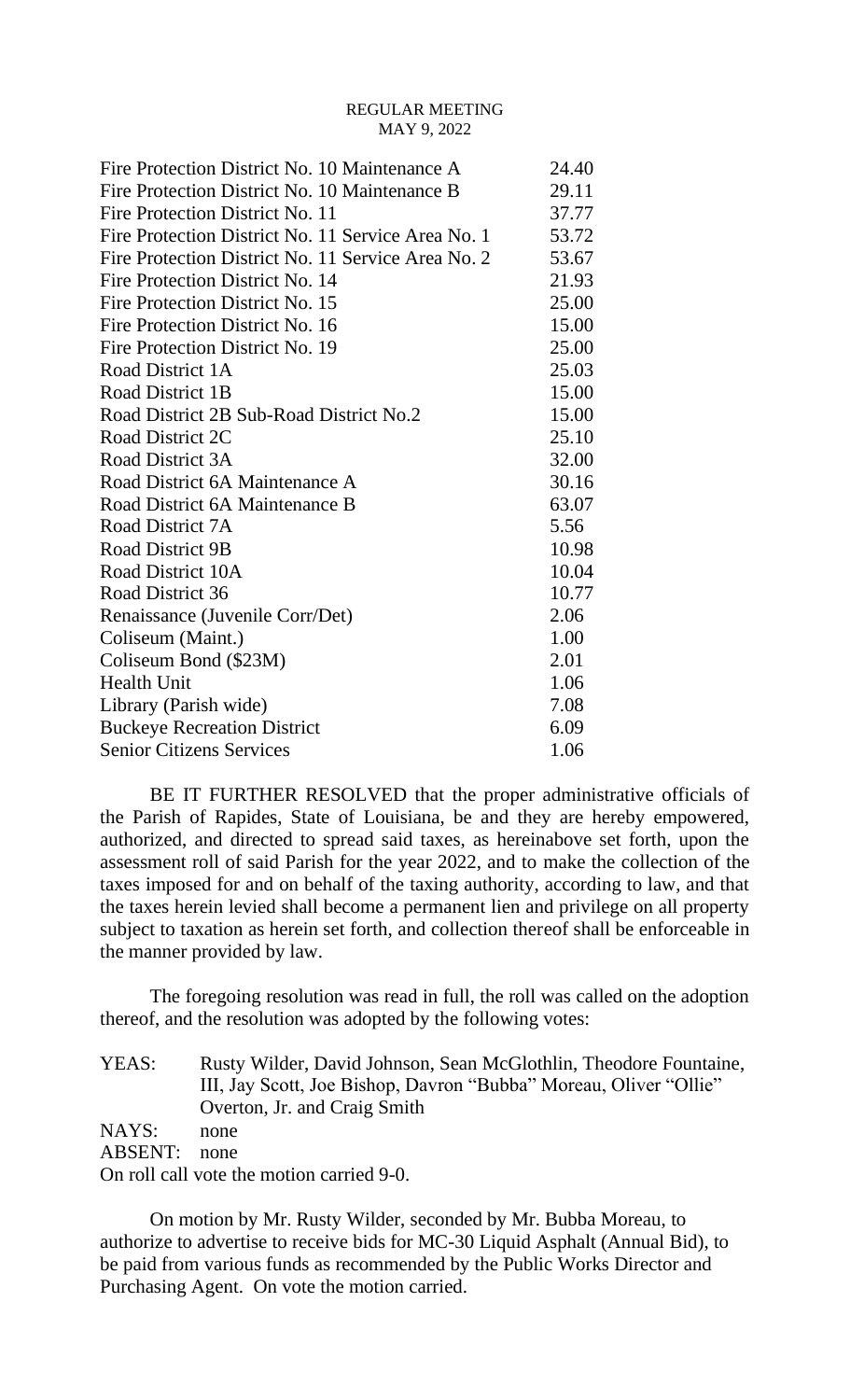On motion by Mr. Ollie Overton, seconded by Mr. Rusty Wilder, to authorize to advertise to receive bids for CRS-2 Liquid Asphalt (Annual Bid), to be paid from various funds as recommended by the Public Works Director and Purchasing Agent. On vote the motion carried.

On motion by Mr. Rusty Wilder, seconded by Mr. David Johnson, to exercise the option to extend Bid No. 2641 (Hay Lease) for an additional year (May 1, 2022 thru April 30, 2023), as requested by the Purchasing Agent. On vote the motion carried.

On motion by Mr. Rusty Wilder, seconded by Mr. Jay Scott, to accept the Public Works Director's Report. On vote the motion carried.

On motion by Mr. Jay Scott, seconded by Mr. Bubba Moreau, to approve the developer's requested amendment to Olde Town Subdivision plan in compliance with Rapides Parish ordinances. On vote the motion carried.

On motion by Mr. Rusty Wilder, seconded by Mr. Jay Scott, to approve Rapides Parish Roadway Capital Improvement Program 2022-2025, as recommended by the Public Works Director.

Mr. Craig Smith stated this changed once we hired Pan American Engineers to do our roads. A Juror wants to do a road, you call in a task order and they will do the road. We don't do the list anymore.

Mr. Ollie Overton stated he was wanting to be clear about the task order. He questioned, they don't do a list anymore, to which Mr. Wesley Miller stated they don't need anything. Whenever you want some work done on a road, just let them know and they will create a task order.

On vote the motion carried.

On motion by Mr. Ollie Overton, seconded by Mr. Rusty Wilder, to approve Cooperative Endeavor Agreement with Natchitoches Parish for co-maintenance on co-owned roadway, Setliff Road. On vote the motion carried.

On motion by Mr. Joe Bishop, seconded by Mr. Bubba Moreau, to enter into a Lease Agreement with the Louisiana Workforce Commission (Louisiana Department of Labor) for the rental of approximately 3,546 square feet of shared office space for the Rapides American Job Center located at 5610-B Coliseum Blvd., for a period of five (5) years, commencing August 1, 2022 and ending July 31, 2027 with option to renew for one 5 year period, for an amount of \$5,583.33 per month and authorize the President to sign all necessary documents and Treasurer to amend budget as necessary. On vote the motion carried.

On motion by Mr. Joe Bishop, seconded by Mr. Jay Scott, to authorize the Program Completion Public Hearing for the FY 2019 LCDBG Palmer Chapel Road project, to be held June 6, 2022. Public hearing will be held at the Rapides Parish Police Jury Room, 701 Murray Street, 2nd Floor, Suite 201, Alexandria, LA 71301 at 3:00 p.m. On vote the motion carried.

On motion by Mr. Joe Bishop, seconded by Mr. Rusty Wilder, to grant an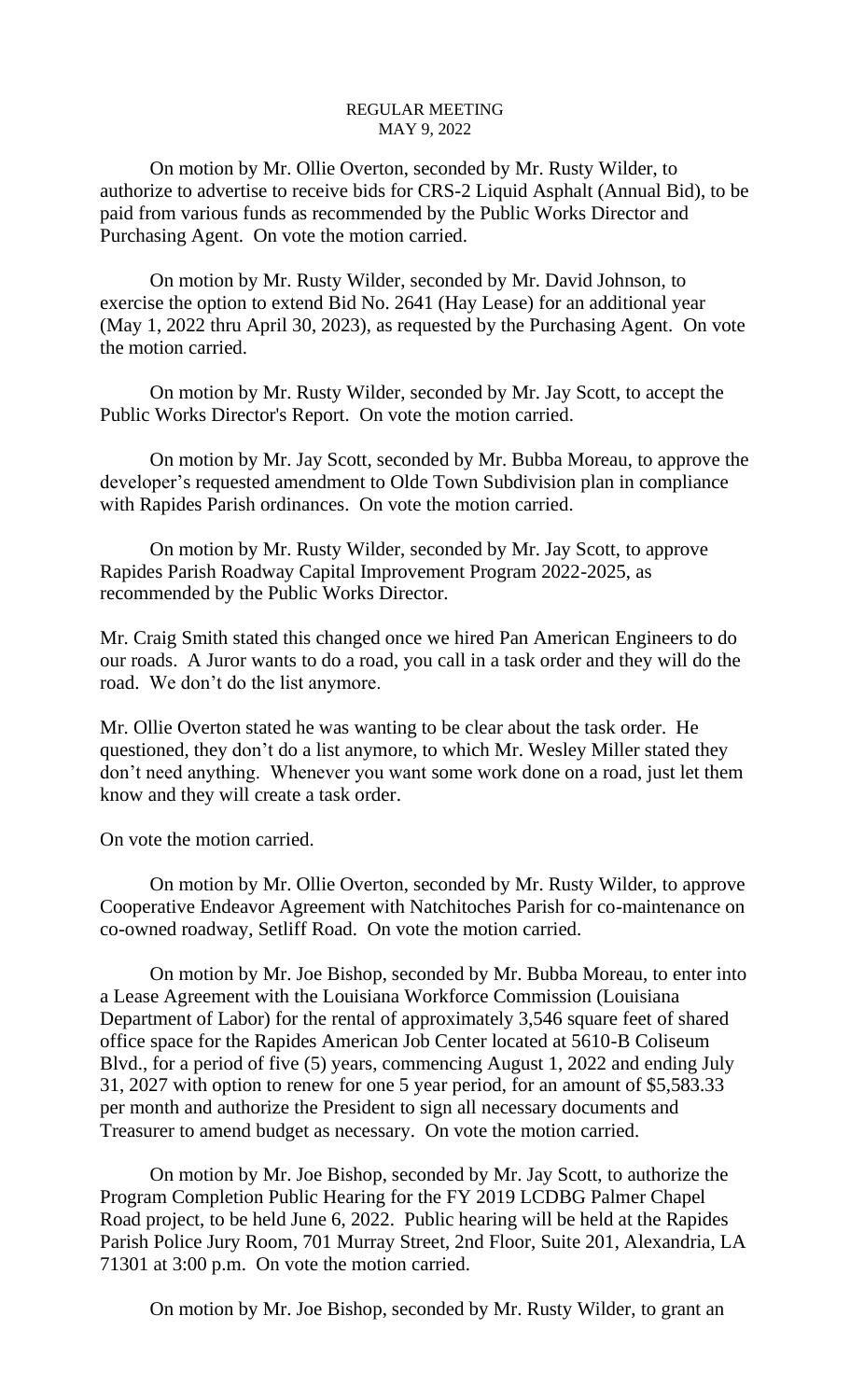extension to the CLECO franchise agreement with the Parish signed on February 9, 2017, through December 31, 2022, to allow contract negotiations to continue.

Mr. Sean McGlothlin stated we are giving them an extension to the end of the year, are we all needing negotiations, because this expired.

Mr. Greg Jones, Legal Counsel stated that it had expired, it expired in February and they had met with CLECO and this will be a short extension.

Mr. Craig Smith stated that basically, they have extended the contract to the end of this year. We will finish our negotiations and present it.

Mr. McGlothlin stated things are different now.

On vote the motion carried.

On motion by Mr. Ollie Overton, seconded by Mr. David Johnson, to acknowledge the appointment of Ms. Connie Thomas, appointed by the Fire Protection District No. 18 Board, Member elect, to fill the unexpired term of the late Mr. Robert Jones. On vote the motion carried.

On motion by Mr. Ollie Overton, seconded by Mr. Jay Scott, to acknowledge the reappointment of Mr. Frank Willis, nominated by the City of Alexandria to the Air Installation Compatible Use Zone Appeal Board (AICUZ), for a three (3) year term. Term will expire May 13, 2025. On vote the motion carried.

On motion by Mr. Joe Bishop, seconded by Mr. Ollie Overton, to create the position of Internal Auditor I, to the employable positions under Rapides Parish Civil Service for the Rapides Parish Police Jury Finance Department. On vote the motion carried.

On motion by Mr. David Johnson, seconded by Mr. Bubba Moreau, to receive the required report from Acadian Ambulance under the Contract for March 2022:

| Response                    | Number of | Required | Compliance |
|-----------------------------|-----------|----------|------------|
| Zone                        | Responses | $\%$     |            |
| Alexandria - 8 minute       | 502       | 80%      | 91.43%     |
| Pineville - 8 minute        | 159       | 80%      | 87.42%     |
| Rapides - 12 minute         | 211       | 80%      | 85.78%     |
| Rapides - 20 minute         | 170       | 80%      | 84.12%     |
| On vote the motion carried. |           |          |            |

On motion by Mr. Joe Bishop, seconded by Mr. Ollie Overton, that the following item(s) were not considered by the Committee of the Jury but were posted on the agenda after the Committee Meeting and added to the Jury agenda in compliance with the Public Meetings Law and are now confirmed as having been added to the agenda by two-thirds vote:

YEAS: Davron "Bubba" Moreau, Joe Bishop, Craig Smith, Rusty Wilder, Oliver "Ollie" Overton, Jr., Sean McGlothlin, David Johnson, Theodore Fountaine, III and Jay Scott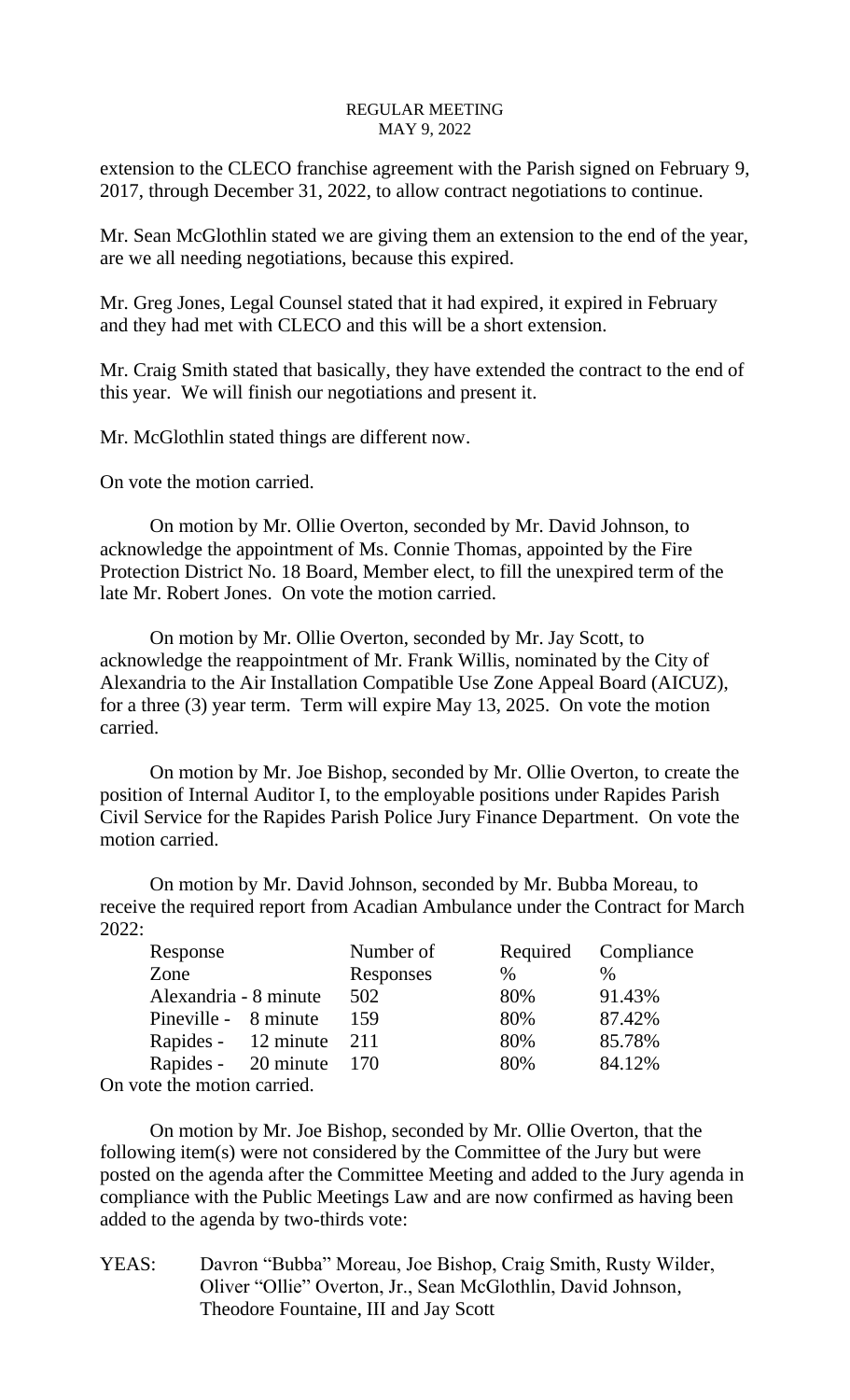NAYS: none ABSENT: none On roll call vote the motion carried 9-0.

On motion by Mr. Bubba Moreau, seconded by Mr. David Johnson, to authorize a community clean-up in District D in the Wardville area on May 13, 2022. On vote the motion carried.

On motion by Mr. Ollie Overton, seconded by Mr. Joe Bishop, to accept the following Olde Town Subdivision, Phase I, roads for parish maintenance per the plat signed by the Parish President and Public Works Director, resolution dated April 11, 2022, subject to the three (3) year Developer warranty period. Acceptance conditional upon any additional roads/streets being submitted to Rapides Area Planning Commission and the Parish for approval.

Red River Court Bexley Court Worthington Court Olde Town Court On vote the motion carried.

On motion by Mr. David Johnson, seconded by Mr. Rusty Wilder, the following ordinance was presented and on vote unanimously adopted:

## ORDINANCE

# AN ORDINANCE TO AMEND AND REENACT SECTION 18-4.2 (E) AND (G) SPEED LIMITS SO AS TO REDUCE THE 35 MPH SPEED LIMIT TO 25 MPH ON MORENO ROAD

THEREFORE, BE IT ORDAINED by the Rapides Parish Police Jury in Regular Session convened on this 9th day of May, 2022, that Section 18-4.2 (e) and (g) of the Rapides Parish Code of Ordinances is hereby amended and reenacted to change from 35 mph to a 25 mph speed limit on Moreno Road, District H, Ward 4:

# Chapter 18. MOTOR VEHICLES AND TRAFFIC

Section 18-4.2. Speed limits designated on certain streets:

(e) Thirty-five miles per hour. It shall be unlawful for any person to drive or operate a vehicle upon the following parish roads in Rapides Parish in excess of thirty-five (35) miles per hour.

...

...

## Moreno Road, District H, Ward 4

BE IT FURTHER ORDAINED by the Rapides Parish Police Jury that Section 18-4.2 (g) of the Rapides Parish Code of Ordinances is hereby amended and reenacted to amend the limits to 25 mph speed limit Moreno Road, District H, Ward 4, as follows:

(g) Twenty-five miles per hour. It shall be unlawful for any person to drive or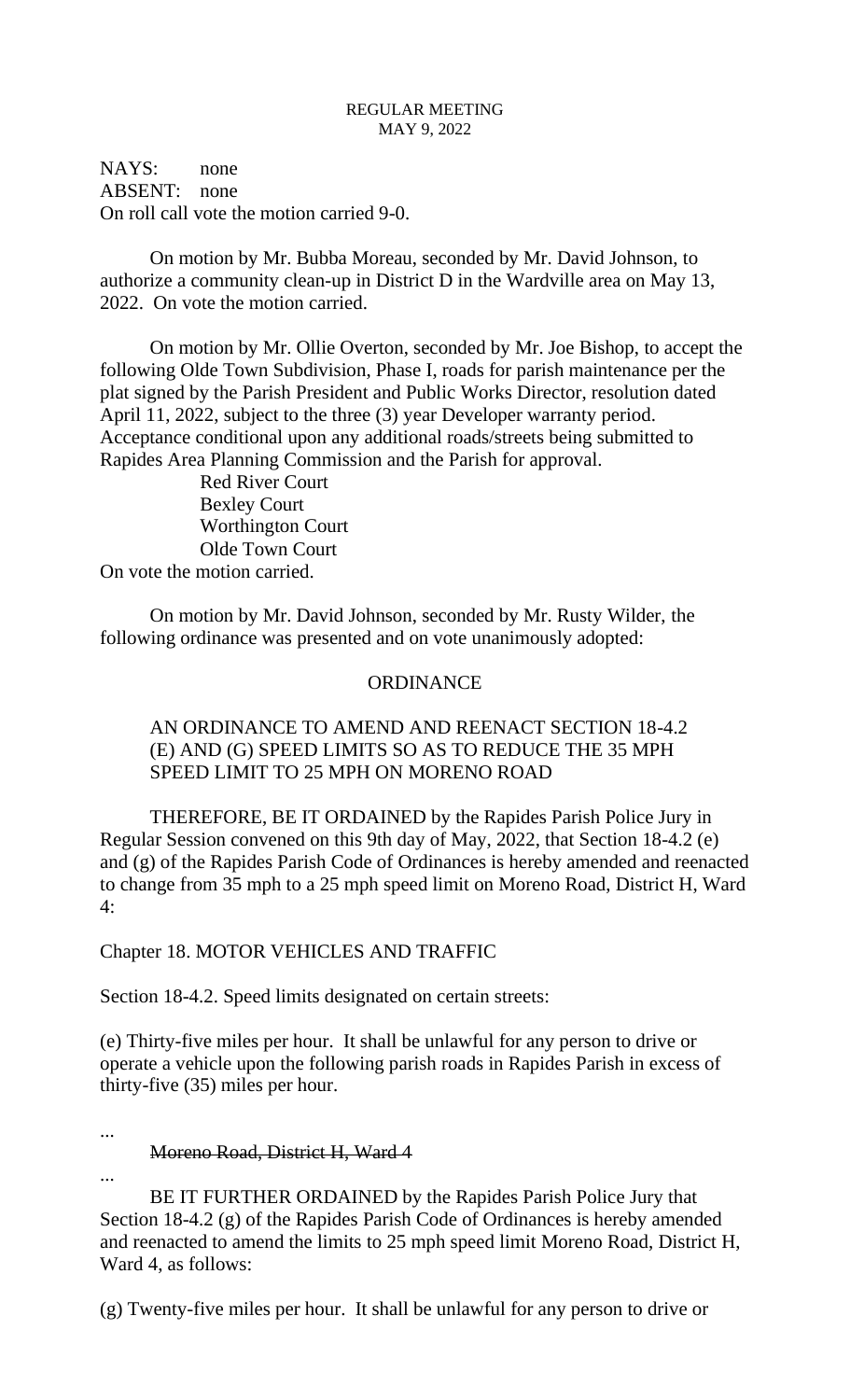operate a vehicle upon the following parish roads in Rapides Parish in excess of twenty-five (25) miles per hour.

Moreno Road, District H, Ward 4

...

...

(l). Whoever violates the provisions of this section shall be punished by a fine not to exceed one hundred dollars (\$100.00), or imprisoned in the Rapides Parish Jail for a period not to exceed thirty (30) days, or both.

BE IT FURTHER ORDAINED that this ordinance is to be effective immediately.

BE IT FURTHER ORDAINED in all other respects Section 18-4.2 of the Rapides Parish Code of Ordinances shall remain unchanged.

BE IT FURTHER ORDAINED that the Parish Highway Department is hereby authorized to erect speed limit signs.

THUS DONE AND SIGNED on this 9th day of May, 2022.

On motion by Mr. Joe Bishop, seconded by Mr. Ollie Overton, to award the Roadside Open Ditch Maintenance Annual Contract to Descant's Excavating & Construction Services, LLC (prime contractor – lowest proposer) and to River Runs Dirt Service, LLC (secondary contractor – second lowest proposer) and to authorize the Parish President to execute contracts, task orders, and change orders as recommended by Pan American Engineers, LLC.

Mr. Craig Smith, President, stated there was a bid proposal put out for ditching and culvert setting. The contracts were opened and looked at. He asked the Jurors if they would like to look at the bids before it passes, table it or whatever. Mr. Smith stated he was probably going to do a special before the next meeting and this could be laid over and visit this again.

Motion by Mr. Joe Bishop, seconded by Mr. Ollie Overton, to table the item until everyone gets a chance to look at the numbers.

On vote the motion was tabled.

On motion by Mr. Joe Bishop, seconded by Mr. David Johnson, to authorize the Rapides Parish Jury President to sign the Intergovernmental Agreement with the Rapides Parish School Board for the purpose of engaging out of school youth. The 2022 – 2024 Intergovernmental Agreement would be effective July 1, 2022 through June 30, 2024.

The Rapides Parish School Board experiences a large number of students who drop out of high school each year. The Rapides Workforce Development Board and the Rapides Parish School Board are collaborating to remain connected with these youth and provide services. As a drop out, these former students are automatically eligible for services through the Workforce Innovation and Opportunities Act (WIOA) which may help them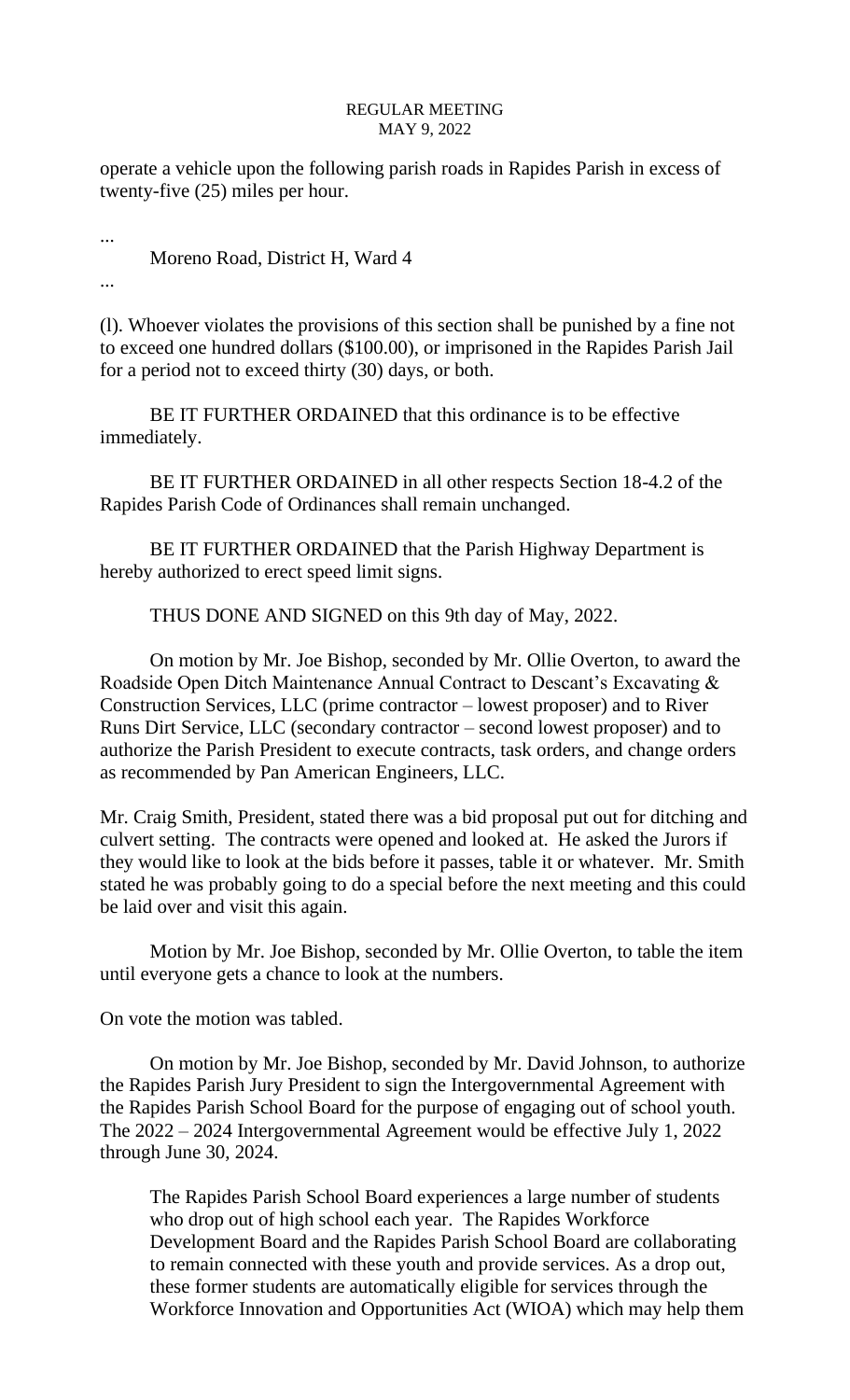return to school, obtain a HiSET (secondary diploma of equivalency), gain employment, join the military, or a combination thereof. Once the student has expressed desire to leave school, a pre-counseling session can be arranged by the School Board liaison to inform the student and his/her parents of the services that can be provided to the student after the student exits the school system. Once the former student is enrolled for WIOA services, the staff will provide case management to ensure the participant's success. There is no anticipated expense to Rapides Parish Police Jury through this collaboration.

On vote the motion carried.

On motion by Mr. Sean McGlothlin, seconded by Mr. Joe Bishop, to increase the starting base pay for Rapides Parish District No. 2 Civil Service employees, from \$975.00 per pay period to \$1,035.00 per pay period and for the increase to be allocated for all classified positions according to the salary plan, effective May 8, 2022, as recommended by Fire Chief Joseph Glorioso. On vote the motion carried.

On motion by Mr. Sean McGlothlin, seconded by Mr. David Johnson, to discuss and possibly take action contracting with Hathorn Storage to store Rapides Parish Police Jury Administration and Finance files with an initial setup fee estimated at \$2,600.00 and thereafter a monthly fee of estimated \$800.00.

Mr. Joe Bishop questioned if this contract was for a long period of time, to which Mr. Sean McGlothlin stated all the storage currently at Steamatic is needing to be moved.

Ms. Pacholik stated there is no term on the contract. Mr. Greg Jones, Legal Counsel can look over it. It is a month-to-month contract.

Discussion ensued.

On vote the motion carried.

On motion by Mr. David Johnson, seconded by Mr. Bubba Moreau, to authorize Rapides Parish Fire District No. 14 to submit a grant application, through the Louisiana Department of Agriculture and Forestry, for firefighting enhancement and communications, as requested by the Flatwoods Volunteer Fire Department Board of Directors, not to exceed \$20,000.00 and authorize the President to sign necessary documents. On vote the motion carried.

On motion by Mr. Rusty Wilder, seconded by Mr. David Johnson, to increase hourly rate for one (1) part-time firefighter from \$13.00 per hour to \$14.00 per hour and one (1) part-time firefighter from \$14.00 per hour to \$15.50 per hour, effective May 8, 2022, as recommended by the Cotile Volunteer Fire Department Board. On vote the motion carried.

On motion by Mr. David Johnson, seconded by Mr. Ollie Overton, to enter into an Intergovernmental Agreement with the Village of Forest Hill to authorize the Rapides Parish Highway Department to repair culverts on Blue Lake Road within the Village of Forest Hill, to be paid out of Road District 1A Maintenance Funds, towns portion and authorize the President to sign same. On vote the motion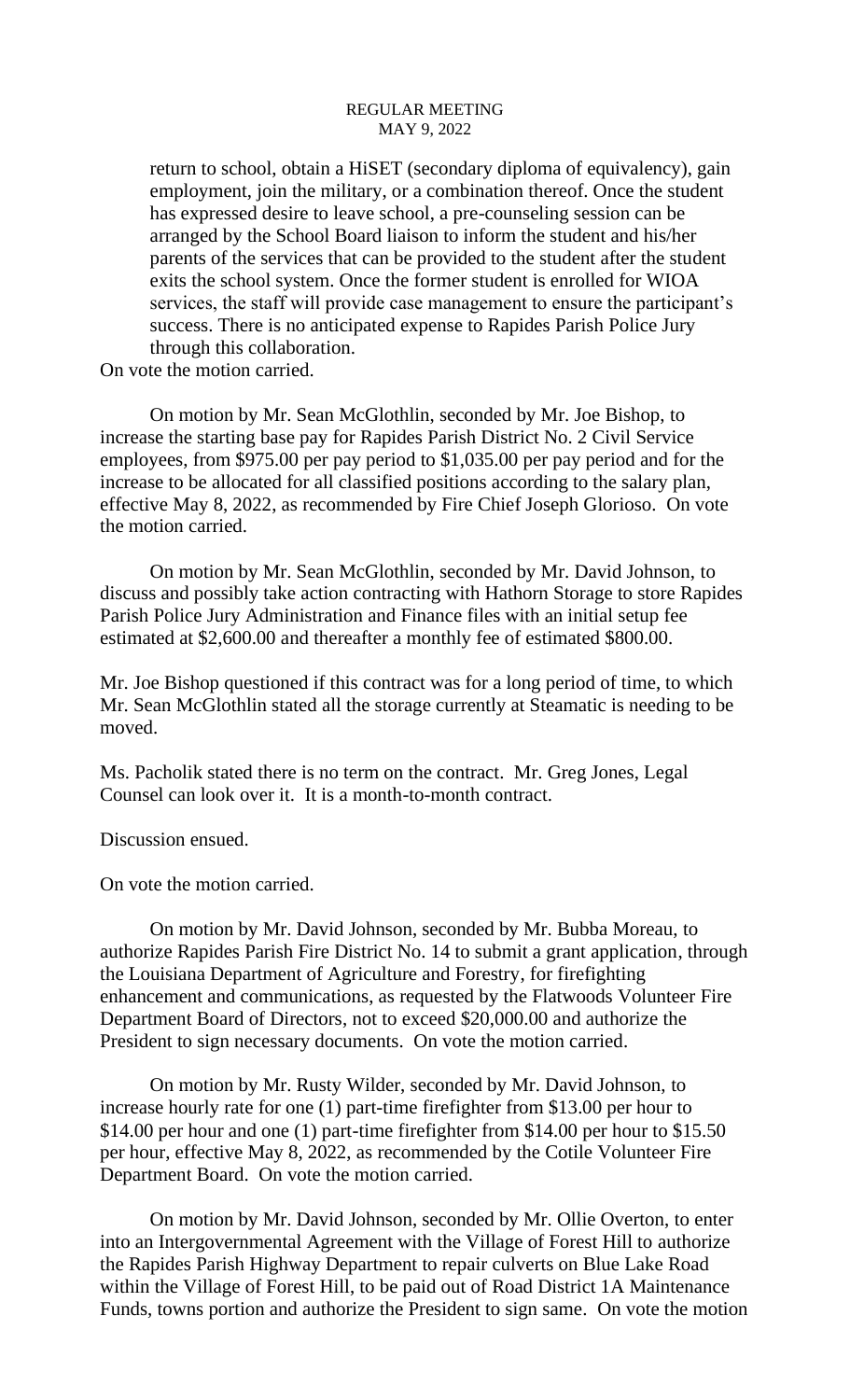carried.

Mr. Greg Jones, Legal Counsel, stated the next motion, was brought to his attention by Mr. David Johnson, that this would require an ordinance change before you could go forward. Basically, he just needs to have authorization to proceed to do research and bring back a recommendation to the Jury. There is a terrible problem in Mr. Johnson's District with, supposedly out of the Parish, oil and gas guys that are coming into the southern end of our parish, tearing up roads with heavy equipment.

On motion by Mr. Ollie Overton, seconded by Mr. David Johnson, to authorize Mr. Jones to research the oil and gas/timber contractors, to post a continuing bond with the Parish, prior to commencing operations to provide reimbursement to the Parish or any damages incurred by Parish Roads as a result of the contractor's operations and bring a recommendation back to the Jury. On vote the motion was tabled.

On motion by Mr. Joe Bishop, seconded by Mr. David Johnson, to create an Assistant Chief position for Rapides Parish Fire District No. 6 – Deville, with an annual salary of \$12,000.00, effective May 8, 2022, as recommended by the Deville Volunteer Fire Department Board. On vote the motion carried.

On motion by Mr. Ollie Overton, seconded by Mr. Sean McGlothlin, the following resolutions were presented and unanimously adopted:

# **RESOLUTION AUTHORIZING REIMBURSEMENT FOR RAPIDES PARISH LOSS OF REVENUES & COVID-19 RELATED EXPENSES UNDER Coronavirus State & Local Fiscal Recovery Funds Final Rules**

**WHEREAS**, the COVID-19 Pandemic began in early 2020 and continued unabated through December 2021, with hundreds of deaths and thousands of hospitalizations here in Rapides Parish, while the Parish and its statutory agencies were required to continue to provide day-to-day operations and public services and responses for public safety and public health & welfare during the pandemic;

**AND WHEREAS,** The Parish of Rapides has been allocated a total of \$25,182,604.00 in funds under the ARPA. The *"Coronavirus State & Local Fiscal Recovery Funds Final Rules"* issued by the U.S. Department of the Treasury (CSLFRF Final Rules) in January, 2022, and effective on April 1, 2022;

## **AND WHEREAS, the "***Coronavirus State & Local Fiscal Recovery Funds*

*Final Rule"* (CSLFRF Final Rules) issued by the U.S. Department of the Treasury and effective on April 1, 2022, (U.S. 31 CFR Sec. 35-35.12,Dept of the Treasury) provide for the guidelines for the COVID-19 Pandemic replacement of governmental loss of revenues, expenditures, and construction of capital improvements, and water and sewer infrastructure improvements, and specifically include and provide, but are not limited to the following provisions:

# *"WATER & SEWER INFRASTRUCTURE"*

*The Coronavirus State and Local Fiscal Recovery Funds may be used to make*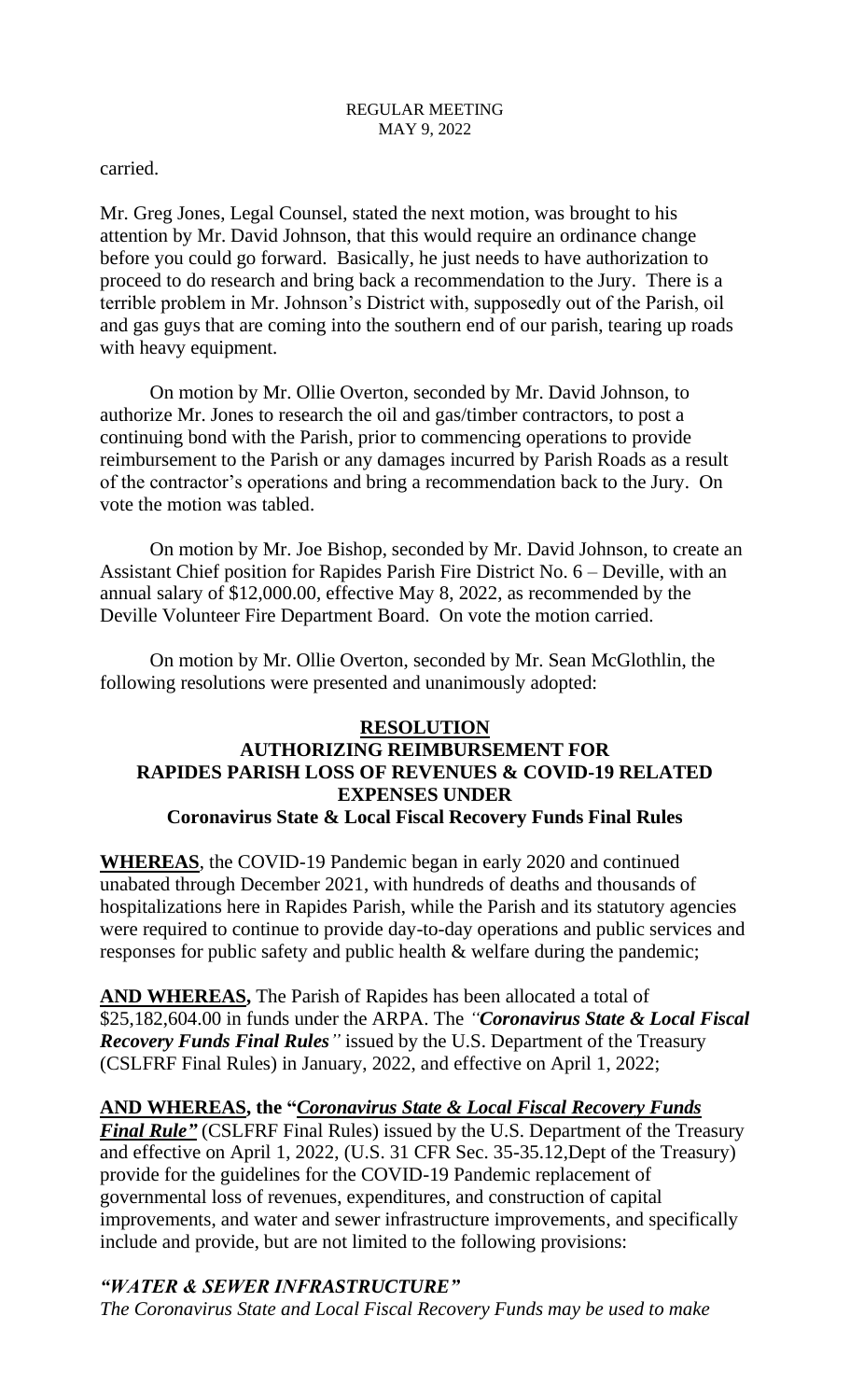*necessary investments in water and sewer infrastructure. State, local, and Tribal governments have a tremendous need to address:* 

*The consequences of deferred maintenance in drinking water systems and removal, management, and treatment of sewage and stormwater, along with additional resiliency measures need to adopt the climate change.*

# *REPLACING LOST PUBLIC SECTOR REVENUE*

*Replace lost public sector revenue, using this funding to provide government services up to the amount of revenue loss due to the pandemic.* 

*\* Recipients may determine their revenue loss by choosing between two options: A standard allowance of up to \$10 million in aggregate, not to exceed their award amount, during the program*

*\* Recipients may use funds up to the amount of revenue loss for government services; generally, services traditionally provided by recipient governments are government services, unless Treasury has stated otherwise.*

# *RESPONDING TO THE PUBLIC HEALTH AND ECONOMIC IMPACTS OF COVID-19*

*Support the COVID-19 public health and economic response by addressing COVID-19 and its impact on public health as well as addressing economic harms to households, small businesses, nonprofits, impacted industries, and the public sector.*

*\* Recipients can use funds for programs, services, or capital expenditures that respond to the public health and negative economic impacts of the pandemic; \* Public Health eligible uses include COVID-19 mitigation and prevention, medical expenses, behavioral healthcare, and preventing and responding to violence.*

# *SPENDING ON GOVERNMENT SERVICES*

*GOVERNMENT SERVICES are generally defined to include: Health Services; General Government, administration, staff, and administrative facilities; Provision for police, fire, and other public safety services;"*

# **GOVERNMENTAL SERVICES & CAPITAL IMPROVEMENTS** *(a) SPENDING ON GOVERNMENT SERVICES*

*"Recipients can use SLFR FUNDS on government services up to the revenue loss amount, whether that be the standard allowance or the calculated using the above approach. Government services generally include any service traditionally provided by a government unless Treasury has stated otherwise. Some common examples are: Health Services; General government administration, staff, and administrative facilities; Provision for police, fire, and other public safety services; Road building and maintenance, and other infrastructure;* 

# *(b) RESPONDING TO THE PUBLIC HEALTH EMERGENCY*

*COVID-19 Mitigation and Prevention. The pandemic has broadly impacted Americans and recipients can provide services to prevent and mitigate COVID-19 to the general public or to small businesses, nonprofits, and impacted industries in general. Enumerated eligible uses include: \*Ventilation system installation and improvement.*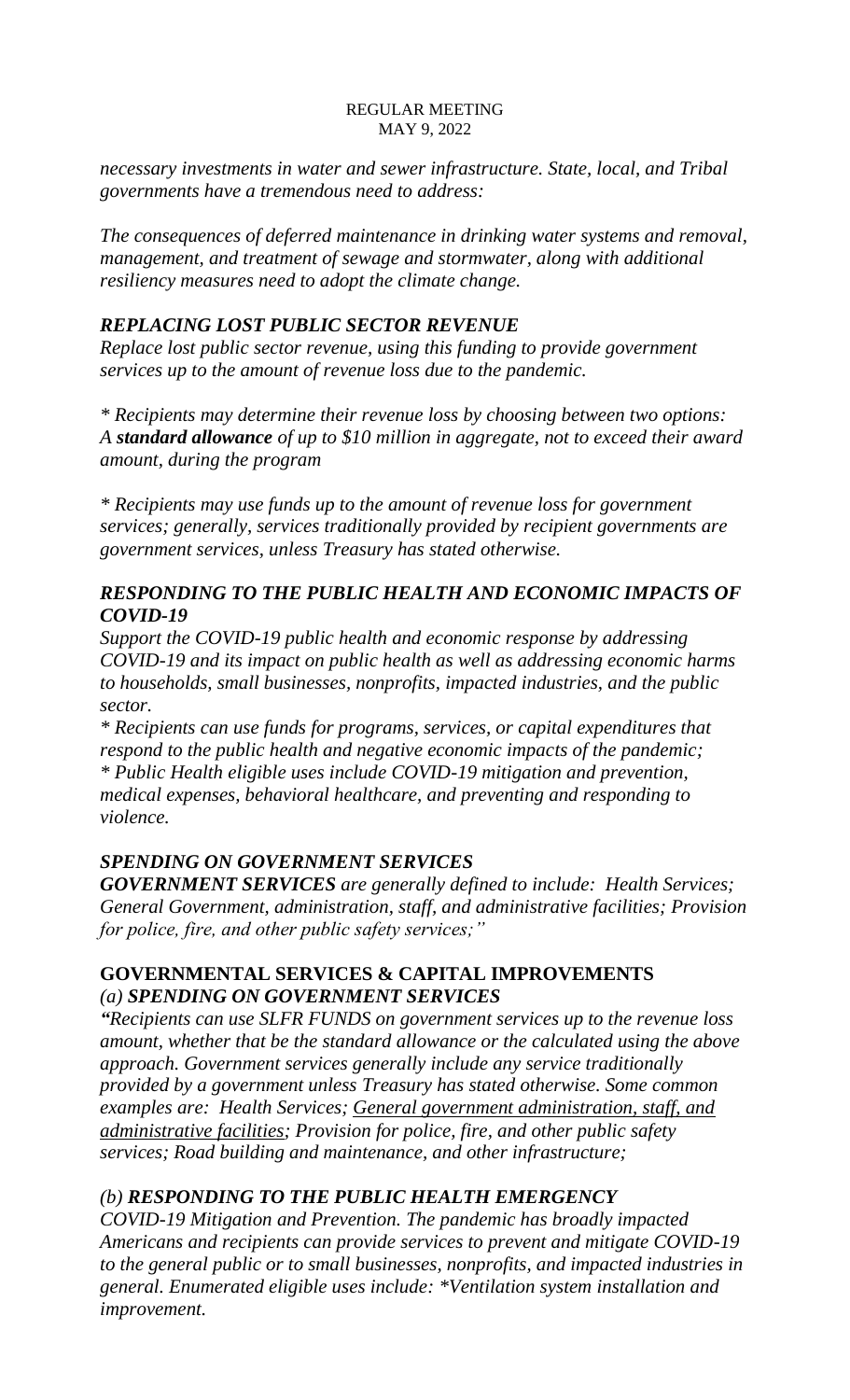# **AND WHEREAS**, the CSLFRF Final Rules specifically provided: *"Recipients may determine their revenue loss by choosing between two options: \* A standard allowance of up to \$10 million in aggregate, not to exceed their award amount, during the program."*

**AND WHEREAS**, after several meetings and preparation, on March 14, 2022, the Rapides Parish Police Jury formally passed, at a regular public meeting, a **RESOLUTION** selecting and adopting the "*standard allowance*" **of up to \$10,000,000.00** for the Pandemic replacement of governmental loss of revenues, expenditures, and construction of capital improvements, and water and sewer infrastructure improvements, including a "*Final Rule Funding Proposed Plan*" which identified a formal listing of 13 categories for expenditures that are within compliance with the "*Coronavirus State & Local Fiscal Recovery Funds Final Rules*" (CSLFRF Final Rules) issued by the U.S. Department of the Treasury and effective on April 1, 2022, (U.S. 31 CFR Sec. 35-35.12,Dept of the Treasury;

**AND WHEREAS** said Rapides Parish Police Jury itemized "*Final Rule Funding Proposed Plan*" adopted on March 14, 2022, by formal Resolution (see attached **EXHIBIT A**"), specifically included the categories and projects listed below herein under this Resolution;

# **NOW THEREFORE BE IT RESOLVED THAT BY THE POLICY JURY OF THE PARISH OF RAPIDES, pursuant to the "***Coronavirus State & Local Fiscal Recovery Funds Final Rules***" issued by the U.S. Department of the Treasury (CSLFRF Final Rules), effective on April 1, 2022, does hereby approve and adopt and authorize the following:**

- 1) The Payment of \$1,250,000 of local match (being 14.2% of estimated project cost) to Water Works District No. 3 of Rapides Parish, to be applied towards the Louisiana Water Sector Program funded project, to be paid from Parish ARPA funds, upon receipt of invoice from the State;
- 2) The Payment of \$505,000 of local match (being 20.6% of estimated project cost) to Elmer Melder Calcasieu Water System, Inc. to be applied towards the Louisiana Water Sector Program funded project, to be paid from Parish ARPA funds, upon receipt of invoice from the State;
- 3) The reimbursement from ARPA funding to the Rapides Parish Police Jury for certified COVID-19 Pandemic loss of revenues and eligible expenses totaling \$700,000.00, to be or utilized for the benefit of public services to the citizens of Rapides Parish and their health, welfare, & safety;
- 4) The Parish President to execute the Pan American Engineers, LLC Work Order No.2 –Courthouse HVAC upgrades;
- 5) The Parish President to execute Pan American Engineers, LLC Work Order No. 3 – Relocation of RPPJ administrative offices and meeting room;
- 6) The Parish President to execute Pan American Engineers, LLC Work Order No. 4 – Courthouse Elevator Improvement;